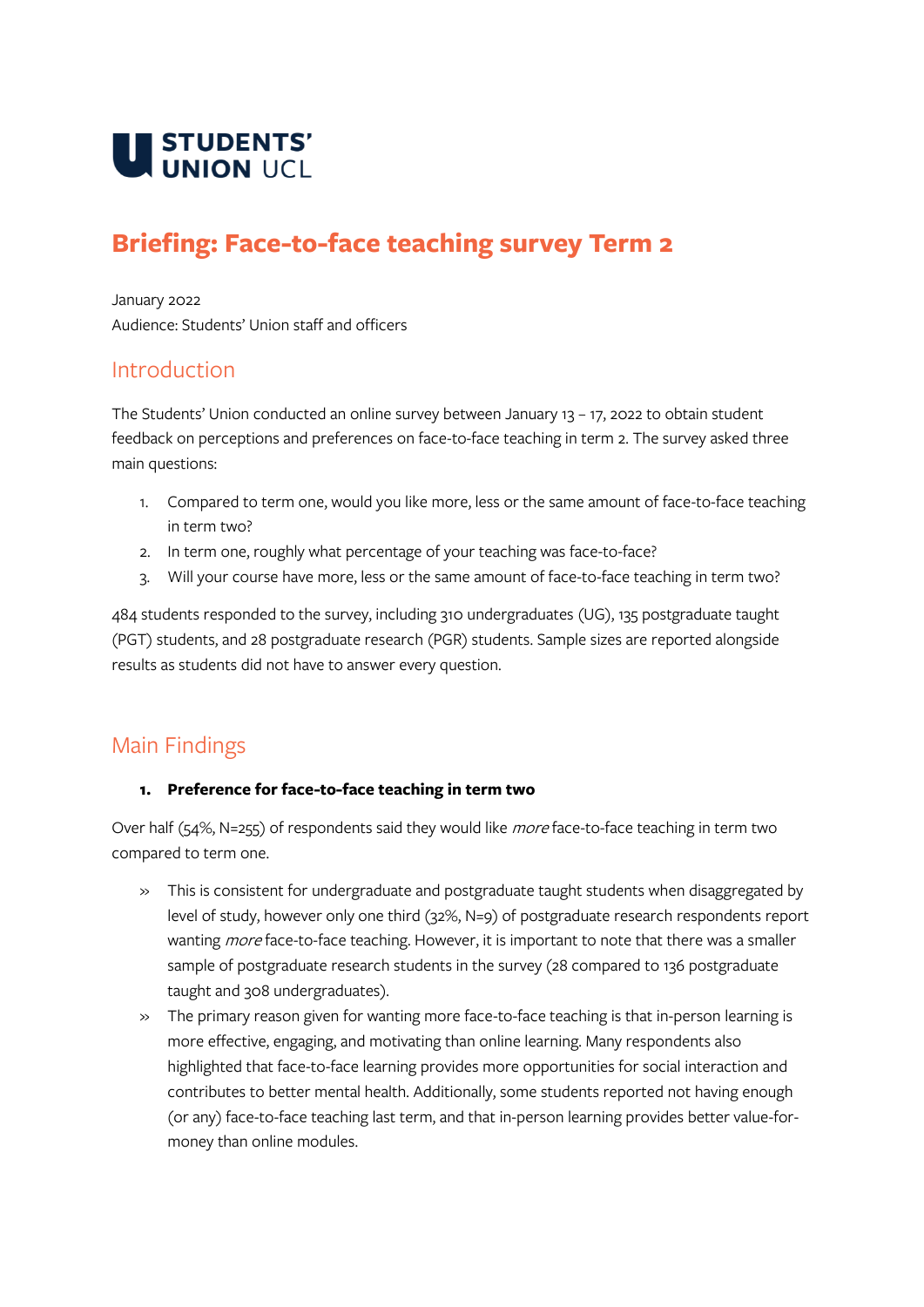"Face-to-face teaching is more effective, more engaging, and increases the chances of the essential out-of-the-classroom communication between course mates and/or academic." – PGR student

"I feel safe going in person so long as everyone wears a mask and it's so much nicer to be able to see course mates when learning." – UG student

"Being able to be in-person as much as possible is great for my mental health - it makes me get out of the house and talk to friends in person which is so important." – UG student

"There are few restrictions in the UK. It seems strange that there should be any limits on faceto-face teaching when night clubs are open." – PGR student

"Feel like I'm paying a lot of money for some lectures recorded last year." – UG student

A little over a quarter (27%, N=127) of respondents said they would like less face-to-face teaching in term two.

- » This is consistent for undergraduate and postgraduate taught students when disaggregated by level of study, however almost half (46%, N=13) of postgraduate research respondents report wanting less face-to-face teaching.
- » The primary reason given for wanting less face-to-face teaching is concern over Covid-19 caseloads (especially considering the Omicron variant) and risks to health. Several students also mentioned preferring the flexibility of online learning, international travel restrictions preventing or complicating a return to campus, and concerns about needing to self-isolate and thus missing out on in-person teaching.

"Having remote options is highly convenient and useful for those in isolation or who are concerned about the severity of the virus." – UG student

"It's more convenient for me (travel-wise) and allows me to save time to work through lecture content and review at my own pace." – PGT student

"As an international student, it is challenging and expensive to travel to the UK and I would like to stay safe." – UG student

"Have to travel into London, not overly comfortably [sic] on the trains at the moment with omicron so prevalent." – PGT student

"Studying part time, working and looking after children so online is much easier." – PGT student

19% (N=90) of respondents said they want the same amount of face-to-face teaching this term.

» The primary reasons given for this preference is that hybrid learning has generally worked well and provides good balance. Some also cited ongoing concerns about Covid-19, while others reported that all their teaching was already face-to-face.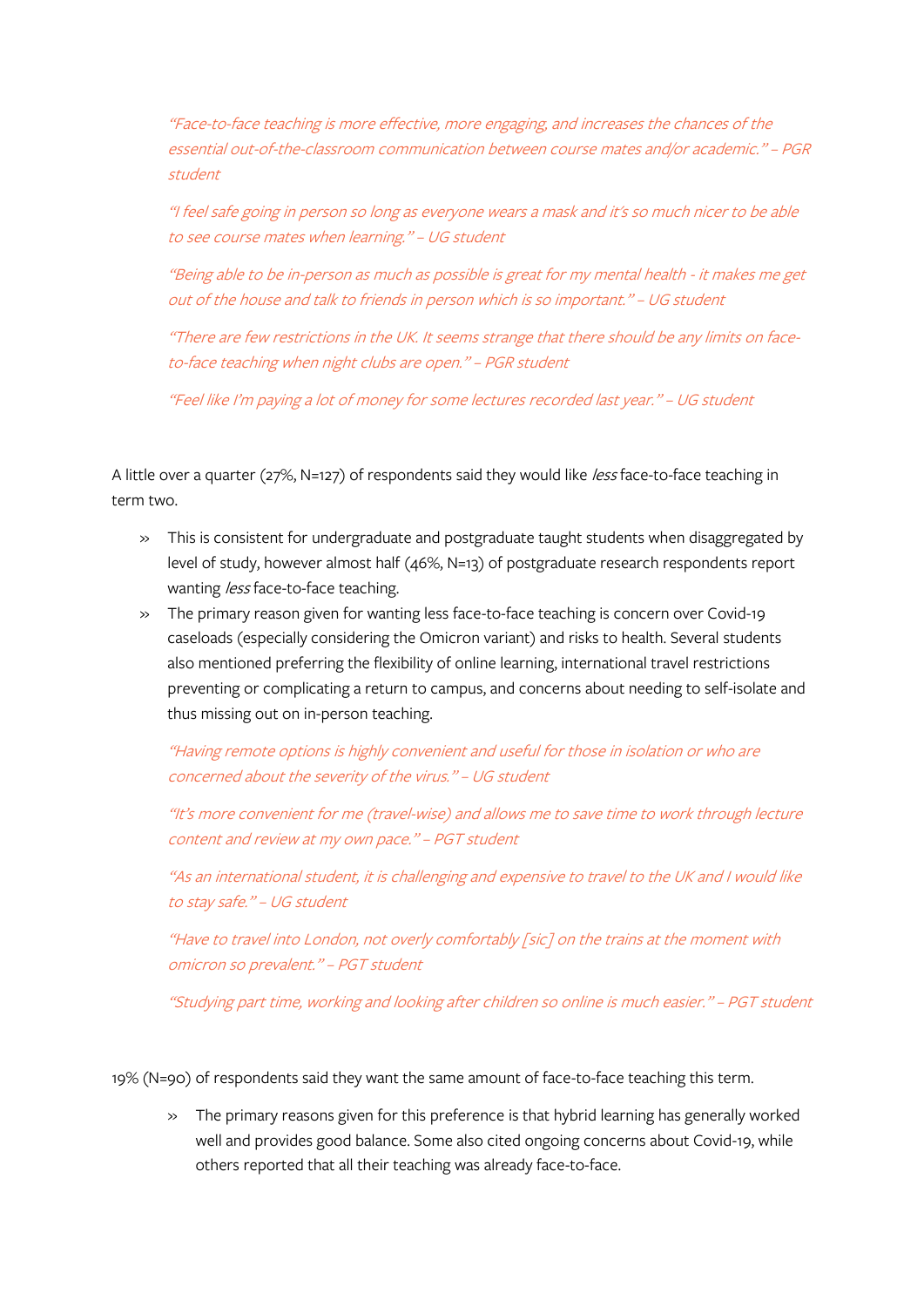"It's important to attain a balance between necessary in-person teaching to ensure a proper education while also creating a healthy and safe environment." – UG student

"I enjoy the engaging aspect of face-to-face teaching, but if there were more, I would be really uncomfortable given the Omicron situation. In smaller classrooms, it would be harder to social distance." – UG student

"I think watching the lectures in my own time is more manageable and I find having the seminars in person is a great way to discuss the material. I think the blended format works well for me so far." – UG student

"I think blended learning is good as I commute quite far into UCL so on the weeks I have online class, I save more time." – PGT student



| Preference for F2F<br>teaching in term two | Undergraduate | Postgraduate taught | Postgraduate<br>research | Overall |
|--------------------------------------------|---------------|---------------------|--------------------------|---------|
| Less face-to-face                          | 25%           | 26%                 | 46%                      | 27%     |
| More face-to-face                          | 56%           | 53%                 | 32%                      | 54%     |
| The same amount                            | 19%           | 21%                 | 22%                      | 19%     |

#### **2. Percentage of face-to-face teaching in term one**

- » The amount of face-to-face teaching received in term one varied greatly. Approximately a quarter of respondents (24%, N=114) completed less than 25% of their teaching in-person. Meanwhile, 58% (N=271) of respondents had between 25% and 74% of their teaching faceto-face. Only 18% (N=86) of respondents had more than 75% of their teaching in-person.
- » Postgraduate research students were slightly more likely than other levels to have less than 25% of their teaching in person, however the overall response rate for PGR students was low.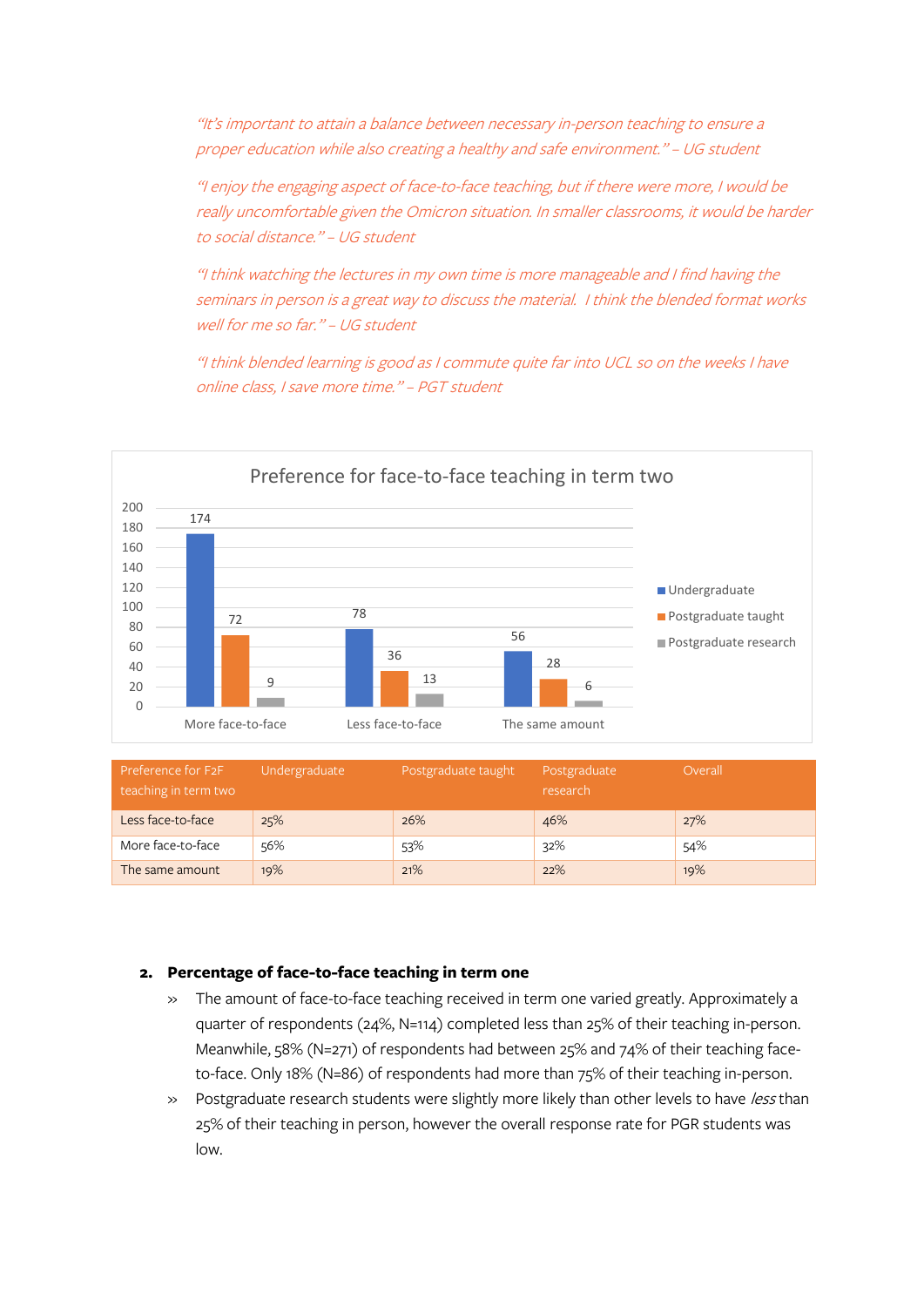

| Percentage of F2F<br>teaching in term one | Undergraduate | Postgraduate taught | Postgraduate<br>research | Overall |
|-------------------------------------------|---------------|---------------------|--------------------------|---------|
| Less than 25%                             | 24%           | 24%                 | 33%                      | 24%     |
| 25-49%                                    | 31%           | 24%                 | 15%                      | 28%     |
| 50-74%                                    | 31%           | 27%                 | 30%                      | 30%     |
| More than 75%                             | 15%           | 25%                 | 22%                      | 18%     |

### **3. Amount of face-to-face teaching in term 2**

- » A large proportion of respondents (45%, N=211) report having the same amount of teaching in term two as they had in term one.
- » 24% (N=112) of students report having more face-to-face teaching in term two, while 22% (N=106) report having less. 9% (N=43) don't know yet how their term two teaching compares to term one.
- » Postgraduate taught students were slightly more likely to report having *more* face-to-face teaching in term two, while undergraduate students were slightly more likely to report having *less* in-person teaching.